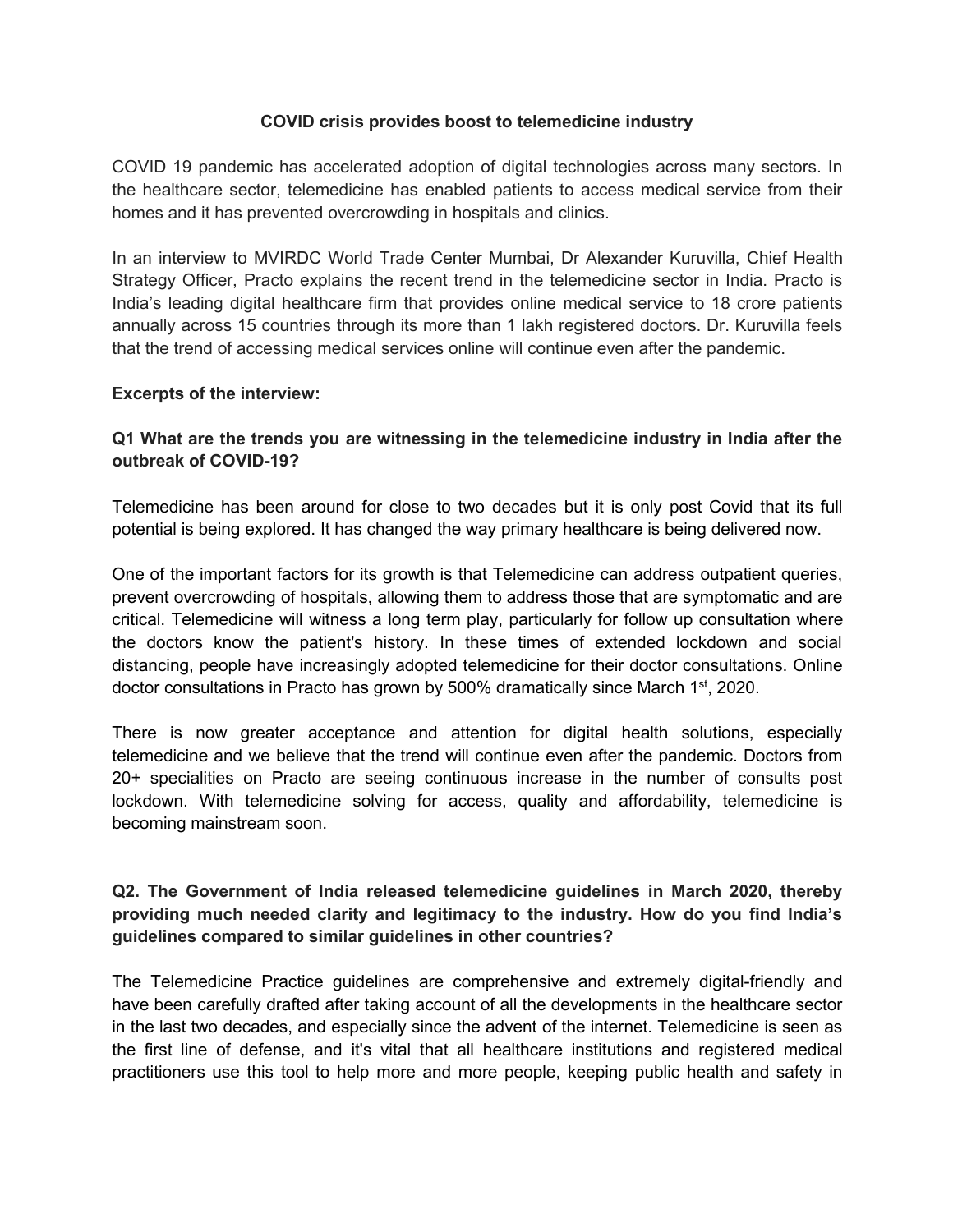mind. Telemedicine allows people to consult a qualified doctor instead of self-medicating and do all that affordably.

With the growing attention for telemedicine services, countries around the world are developing a regulatory framework for the industry. Some of the countries that widely use telemedicine are Canada, US, Australia and the UK, to name a few. India is slowly adopting telemedicine as a way of accessing healthcare and the early adoption of a regulatory framework will help the segment grow rapidly.

# **Q3. According to one estimate, India's telemedicine industry is set to reach USD 5 billion by 2025 from the current level of USD 1 billion. What is your forecast for the telemedicine industry in India and how can poor people in remote villages benefit from this industry?**

According to a [McKinsey](https://www.mckinsey.com/~/media/mckinsey/business%20functions/mckinsey%20digital/our%20insights/digital%20india%20technology%20to%20transform%20a%20connected%20nation/digital-india-technology-to-transform-a-connected-nation-full-report.ashx) report, India could save up to USD 10 billion in 2025, if telemedicine replaced 30% to 40% of in-person outpatient consultations and there is digitization in the overall healthcare industry. Much of the current focus in healthcare is on the near-term challenges of the COVID-19 pandemic. However, beyond the current crisis, healthcare technology veterans are already seeing major changes that promise to become permanent realities.

India's digital connectivity is expected to reach 80% access in 2034, with rural Internet users increasing by 58% annually. With smartphone and internet penetration growing, rural India is getting tech savvy with every passing day and are adopting new technologies that can improve their lifestyle. Given the lack of access to quality healthcare, especially in rural India, telemedicine can be a revolutionary tool that has the power to minimise these critical imbalances through technology. Anyone with a smartphone will have 24\*7 access to verified doctors no matter which part of the country they are in. This trend can drive the adoption of telemedicine and other digital technologies, thereby increasing access to healthcare for people in rural areas.

## **Notifications**

## **Press Information Bureau, Government of India**

Prime Minister interacts with his counterpart in Israel

<https://pib.gov.in/PressReleasePage.aspx?PRID=1630762>

Prime Minister interacts with his counterpart in Cambodia

<https://pib.gov.in/PressReleasePage.aspx?PRID=1630727>